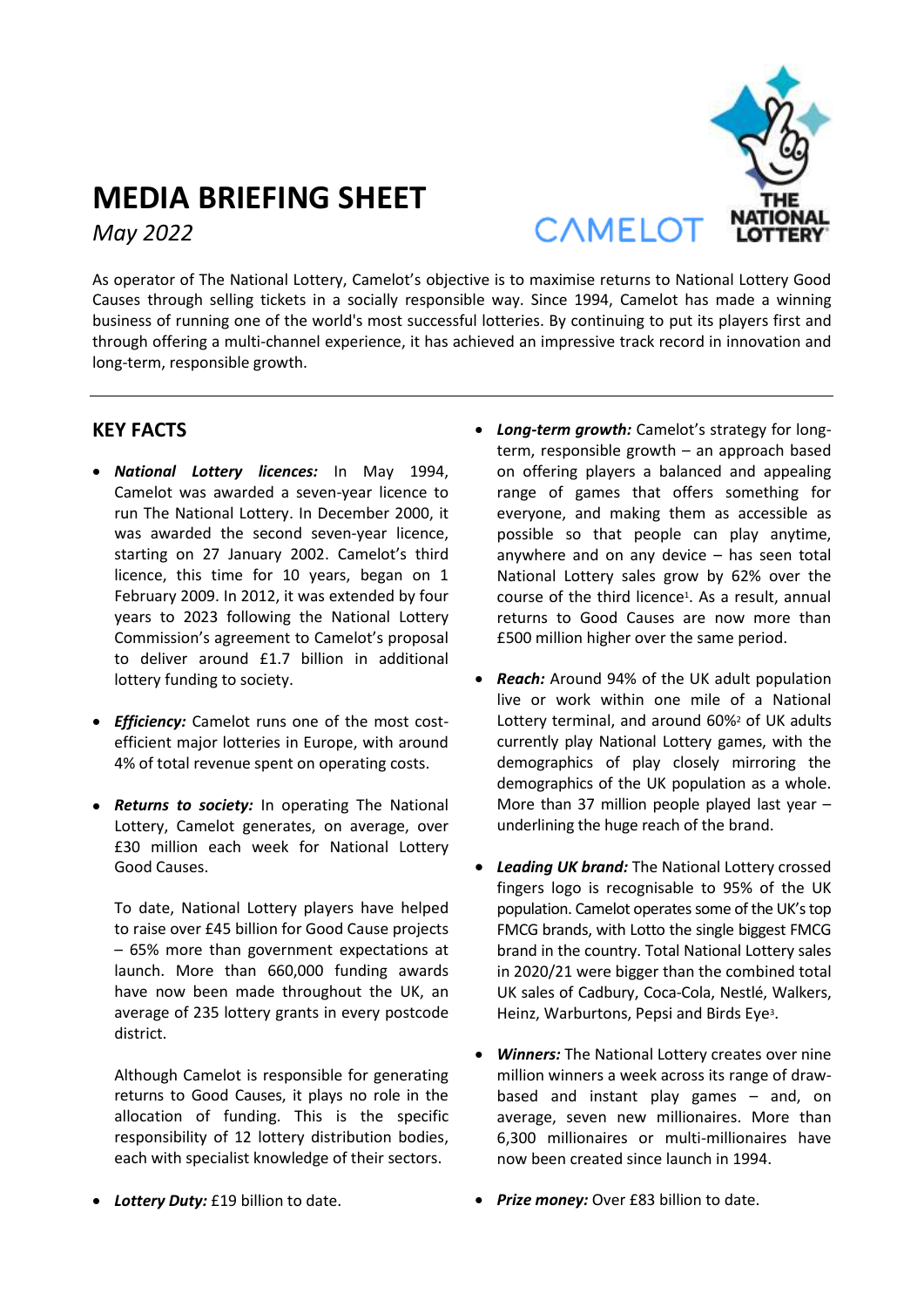## **SALES**

 *National Lottery ticket sales:* In November 2021, Camelot announced its highest-ever first-half National Lottery ticket sales of £3,961.4 million for the first six months of  $2021/22 - £107.3$ million up on last year. This growth was driven by a strong draw-based games performance – particularly on Lotto, which is now in its third successive year of growth – as well as a steady retail recovery. This performance was further boosted by the unmissable National Lottery brand connection to the Tokyo 2020 Olympic and Paralympic Games.

Its most recent set of full-year results for 2020/21 saw Camelot achieve record National Lottery ticket sales of  $£8,373.9$  million - an increase of £468.8 million on the previous year and a fourth successive year of sales growth following its 2017 strategic review.

This performance made Camelot the bestperforming European lottery operator in terms of growth in 2020 – as well as one of the top performers globally – and underlines its position as one of the world's most successful and innovative lottery companies.

As a result, Camelot generated £1,887.5 million for Good Causes in 2020/21 – including its best-ever returns to Good Causes from ticket sales alone. It also delivered a record £3.1 billion to society through Good Causes, Lottery Duty – which exceeded £1 billion for the first time – and retailer commission. Including prize money, which reached a record £4,854.7 million in 2020/21 and saw 389 new millionaires created, The National Lottery continued to deliver for everyone in the UK by returning 95% of all sales revenue to winners and society.

Camelot succeeded in growing sales of all six of its draw-based games to £4,690.7 million over the period, an increase of £153.6 million. This was primarily driven by Lotto, with Camelot one of only a few operators around the world to be growing sales of its flagship game.

Sales growth over the year was also driven by record digital sales of £3,509.5 million – up 42.8% year on year – with 2.7 million new online registrations, as many retail players switched to playing online during lockdown.

## **IN-STORE**

- *Retail network:* Accounting for nearly 60% of sales last year, retail is the largest National Lottery sales channel. Camelot now works with around 44,000 retailers across the UK, with independent outlets making up the majority.
- *Retail innovation and convenience:* Camelot works hard to deliver the best possible retail experience for National Lottery players through major innovations such as its National Lottery Fast Pay service – which lets players store their lucky numbers on a re-usable, wallet-sized card and play games at the checkout.

It has also made National Lottery games available at self-checkouts and for home delivery with the likes of Asda.com and Tesco.com, and added new distribution outlets, such as Aldi and Iceland, to reflect the changing ways and places in which people now shop.

 *Sales commission:* National Lottery retailers earn 5% commission for each draw-based game sold and 6% on each Scratchcard sold, as well as 1% on certain prizes paid out in-store. On average, National Lottery retailers earned around £6,200 in commission per store in 2020/21 – taking the total they've earned to date to £7.3 billion.

## **DIGITAL**

- *www.national-lottery.co.uk:* Leading the field of digital lottery innovation and e-commerce since 2004, Camelot operates the largest digital lottery in the world by revenue. With over 9.8 million active registered players, [national](http://www.national-lottery.co.uk/)[lottery.co.uk](http://www.national-lottery.co.uk/) is also one of the leading ecommerce sites in the UK<sup>4</sup> .
- *National Lottery Official Apps:* Camelot's popular and free National Lottery Official Apps for iPhone®<sup>5</sup> and Android™<sup>6</sup> make it easy for players to play National Lottery games and check the latest draw results on the move.
- *Social media:* With more than 189,000 Twitter followers (@TNLUK), 833,000 Facebook 'likes' (facebook.com/TheNationalLotteryUK) and 51,000 Instagram followers (tnluk), Camelot shares news of games, winners and Good Cause projects with players on a daily basis.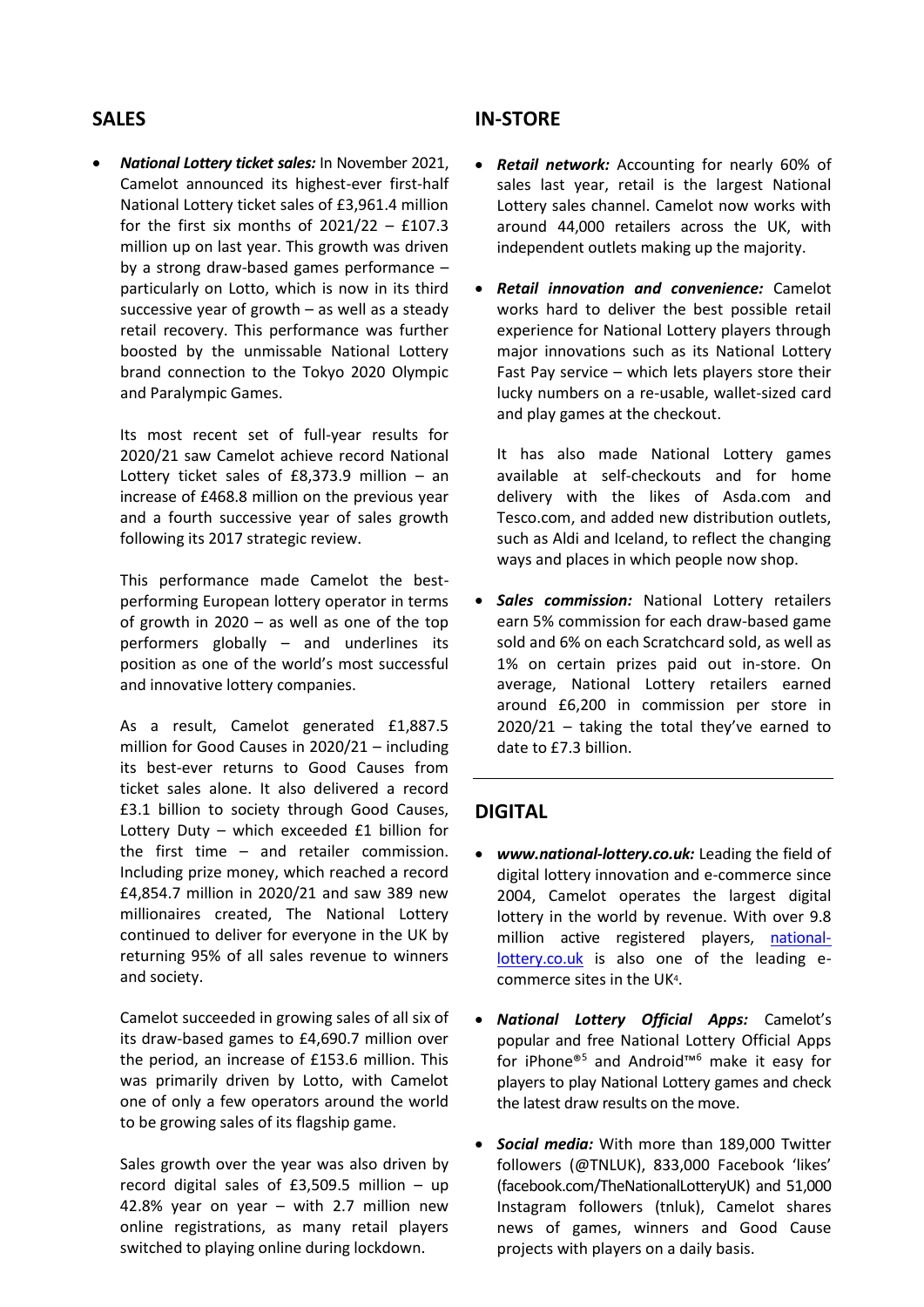#### **OLYMPIC AND PARALYMPIC GAMES**

 *Olympic and Paralympic Games:* Each time people play The National Lottery, they are transforming British sport. Following the introduction of National Lottery funding in 1997, Team GB has moved from 36th in the Olympic medal table in 1996 to being a top four nation in each of the last four Games.

97% of Team GB and ParalympicsGB medallists at Tokyo 2020 received National Lottery funding – and more than 1,000 Olympic and Paralympic medals have now been won by British athletes since National Lottery funding began.

Since 1997, National Lottery funding has supported more than 6,300 athletes in their pursuit of medals, enabling them to train full time, and access world-leading coaches and innovative technology, science and medical support. Over the same period, National Lottery funding has enabled over 275 sporting events to be hosted in the UK – including contributing up to £2.2 billion towards the cost of the London 2012 Games.

The National Lottery is currently making a significant contribution as part of the wider funding package to help Team GB and ParalympicsGB prepare for Paris 2024 and beyond.

#### **RESPONSIBILITY AND RECOGNITION**

 *Healthy play:* Camelot wants all National Lottery players to have a positive and enjoyable experience within a safe environment.

National Lottery games are very different from those offered in the mainstream gambling sector. And thanks to the rigorous controls, checks and balances that Camelot has put in place – together with stringent regulatory oversight from the Gambling Commission – it's widely recognised that the inherent risk of problem play associated with National Lottery games is extremely low. This is backed up by both Gambling Commission and GamCare data.

 *Per capita spend:* Camelot is internationally recognised for selling National Lottery tickets in a socially responsible way. Despite being the fifth largest lottery in the world by sales, The National Lottery is ranked just 60th in the world in terms of per capita spend – underlining the effectiveness of Camelot's strategy to have lots of people playing a little.

- *Game design:* Camelot uses three tools to assess a game's potential risks, including its structural characteristics and possible appeal to vulnerable groups. If any of these tools identifies a potential risk to players, Camelot will modify the game to reduce it. If the risk remains too high, it will not launch the game.
- **Operation 18:** Operation 18 involves mystery shopping visits carried out by people who are over 18 but look younger. Retailers who sell on three separate occasions to mystery shoppers may have their terminal removed.
- *Leadership:* Camelot was one of the first organisations in the UK to achieve GamCare accreditation for its interactive services and has now been accredited since 2003 – underlining the effectiveness of the robust measures it has in place to prevent excessive and underage play.

In 2019, it became the first lottery operator – and one of the first online gaming operators – to achieve Advanced Level 2 of GamCare's Safer Gambling Standard for its online and retail operations. And in 2022, it achieved for a fifth successive time the highest level of the European Lotteries' Responsible Gaming Standard, as well as Level  $4$  – the highest level possible – of the World Lottery Association's Responsible Gaming Certification.

- *Living Life Changing:* Camelot encourages employees to engage with its life-changing purpose by volunteering with Good Cause projects.
- *Awards:* Camelot is recognised as a leading UK employer, placing 10th in Best Companies' 'Best 100 Large Companies 2021' and winning People Insight's 2021 'Outstanding Workplace' award. It is also recognised for its outstanding marketing, winning three awards at 2021's Marketing Society Awards, including the Awards 'Grand Prix'.

<sup>&</sup>lt;sup>1</sup> When comparing 2020/21 and 2008/09 annual sales and Good Cause returns

<sup>2</sup> Hall & Partners Tracking (April 2020-March 2021)

<sup>&</sup>lt;sup>3</sup> When comparing annual sales with 'Britain's Biggest Brands',

The Grocer/Nielsen –April 2021

<sup>4</sup> Comscore –January 2020-May 2021

Apple, the Apple logo and iPhone® are trademarks of Apple Inc., registered in the U.S. and other countries